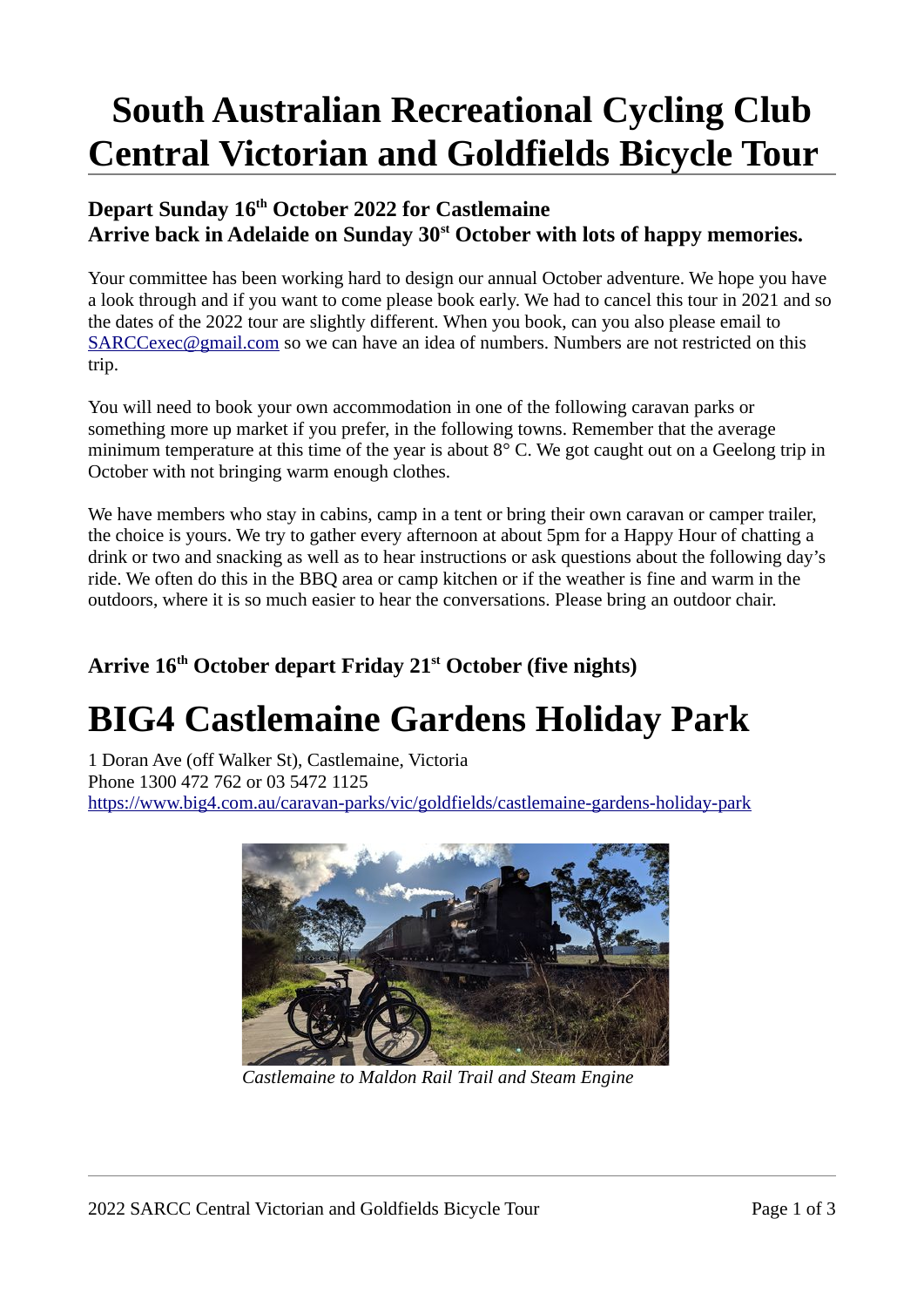# **South Australian Recreational Cycling Club Central Victorian and Goldfields Bicycle Tour**

We have planned four rides including the Maldon Rail Trail and choice of a return train ride hopefully steam engine. A ride out to Harcourt and to the Mt Alexander picnic area, a ride to the historic Fryerstown and Vaughan Springs and one out to Maldon and Mt Tarrangower via Newstead.

Some rides are long and some short. Plenty of MTB trails in the locality as well if you prefer to explore them unguided. There is also an historic house called Buda which is open 12 till 4 seven days a week and well worth a visit as well as goldfields walks if you want to do something not related to a bike.

### **Arrive Friday 21 st October depart Tuesday 25th October (four nights)**

### **BIG4 Park Lane Bendigo**

761 McIvor Highway, Junortoun, Bendigo 3551 Victoria Phone: (03) 5449 3335 <https://www.parklaneholidayparks.com.au/bendigo/>



*Typical happy hour*



*O'Keefe Rail Trail*

We are planning a short road ride in the afternoon of our day of arrival. Other rides include the O'Keefe Rail trail in two parts (one requiring a drive to the start) and the Bendigo Creek trail out to the Crusoe Reservoir and the Botanic Gardens. There are also a lot of challenging MTB trails amongst the diggings here if anyone wants a challenge.